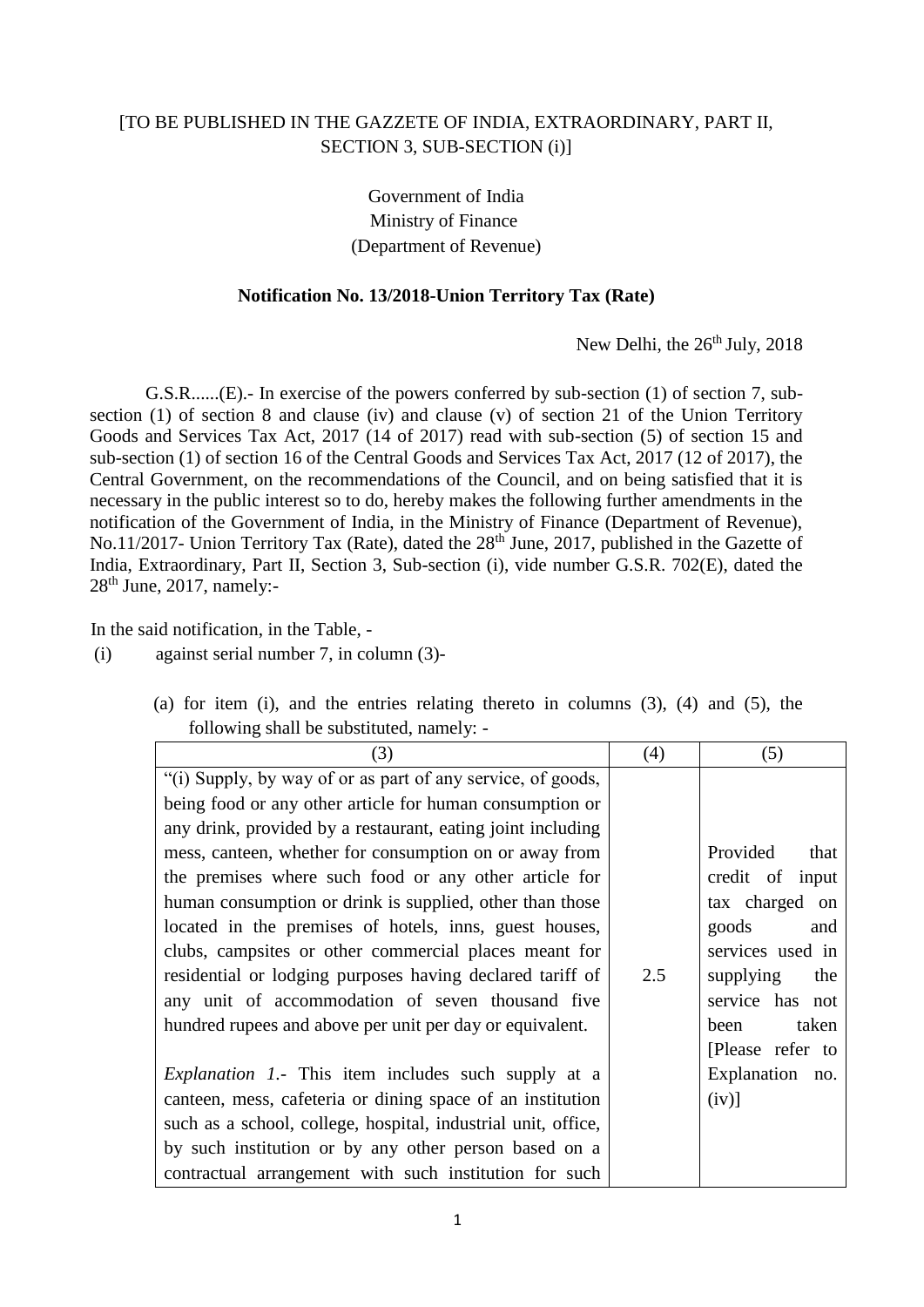| supply, provided that such supply is not event based or<br>occasional.<br><i>Explanation 2.</i> - This entry excludes the supplies covered<br>under item $7(y)$ .<br><i>Explanation 3.</i> - "declared tariff" includes charges for all<br>amenities provided in the unit of accommodation (given<br>on rent for stay) like furniture, air conditioner,<br>refrigerators or any other amenities, but without excluding<br>any discount offered on the published charges for such<br>unit. |     |                                                                                                                                                                                                        |
|-------------------------------------------------------------------------------------------------------------------------------------------------------------------------------------------------------------------------------------------------------------------------------------------------------------------------------------------------------------------------------------------------------------------------------------------------------------------------------------------|-----|--------------------------------------------------------------------------------------------------------------------------------------------------------------------------------------------------------|
| (ia) Supply, of goods, being food or any other article for<br>human consumption or any drink, by the Indian Railways<br>or Indian Railways Catering and Tourism Corporation<br>Ltd. or their licensees, whether in trains or at platforms.                                                                                                                                                                                                                                                | 2.5 | Provided<br>that<br>credit of input<br>tax charged on<br>goods<br>and<br>services used in<br>supplying<br>the<br>service has not<br>taken<br>been<br>[Please refer to<br>Explanation no.<br>$(iv)]$ "; |

(b) in items (ii), (vi) and (viii),-

- (A)for the words "declared tariff" wherever they occur, the words "value of supply" shall be substituted;
- (B) the Explanation shall be omitted;

(c) for item (v) and the entries relating thereto in columns (3), (4) and (5), the following shall be substituted, namely: -

| (3)                                                         | (4) |        |
|-------------------------------------------------------------|-----|--------|
| "(v) Supply, by way of or as part of any service, of goods, |     |        |
| being food or any other article for human consumption or    |     |        |
| any drink, at Exhibition Halls, Events, Conferences,        | 9   | $-$ ": |
| Marriage Halls and other outdoor or indoor functions that   |     |        |
| are event based and occasional in nature.                   |     |        |

(ii) against serial number 9, for item (vi) in column (3) and the entries relating thereto in columns (3), (4) and (5), the following shall be substituted, namely: -

|                                           | 4 |  |
|-------------------------------------------|---|--|
| "(vi) Multimodal transportation of goods. |   |  |
| Explanation.-                             |   |  |